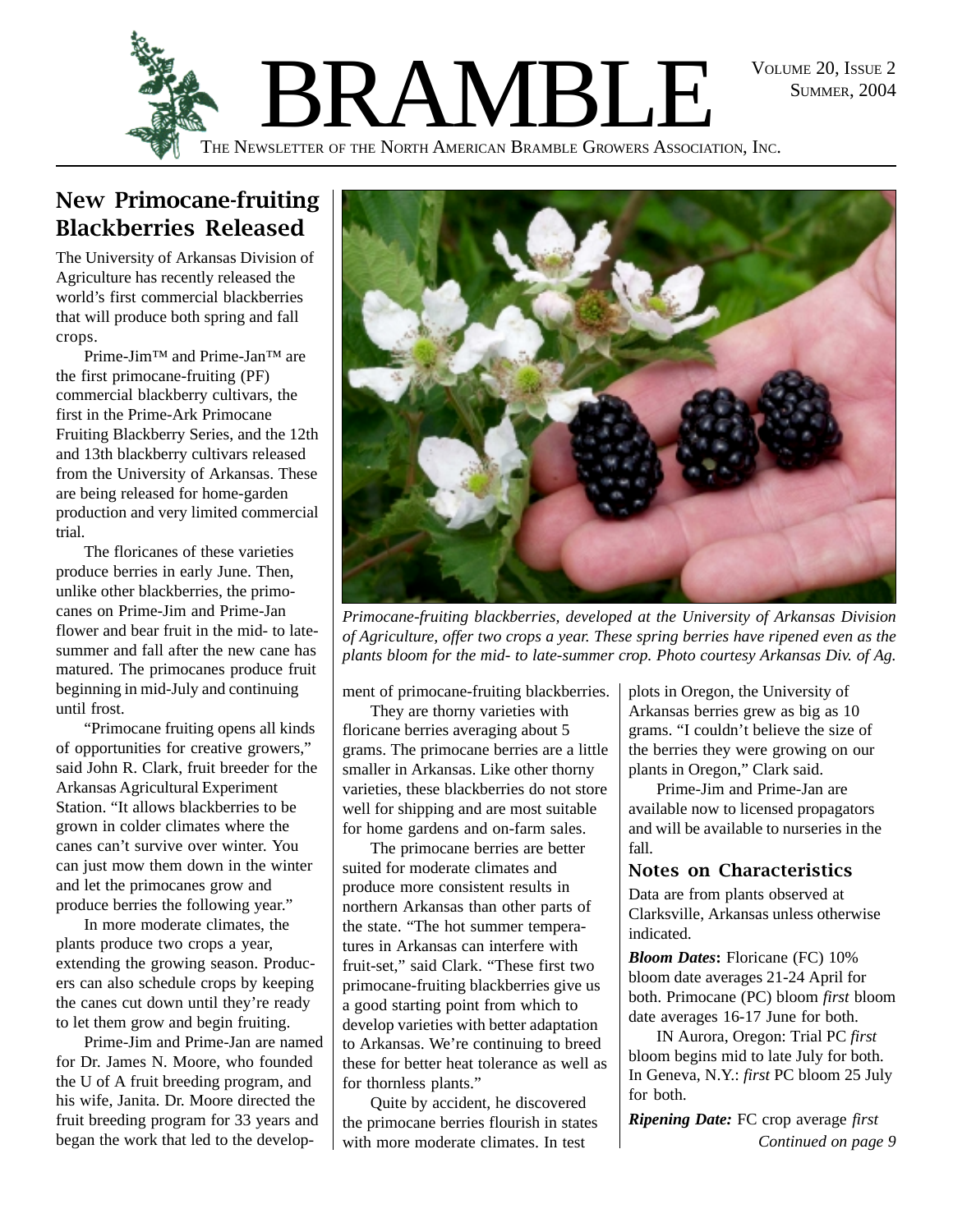# Mark Your Calendar!

The date of our 2005 conference is confirmed: NABGA will join the North American Strawberry Growers Association (NASGA) to meet in Nashville, Tennessee for the North American Berry Conference on February 16–19, 2005. We are pleased to be working with NASGA on this event – particularly since many people are members of both organizations – and look forward to the energy that the combined event will generate. Staff of both organizations are hard at work ironing out arrangements and responsibilities to make the conference run smoothly and successfully for everyone.

Here's the overall schedule: The conference will start with an opening reception on Wednesday evening, February 16. Thursday morning will focus on strawberry topics. Thursday afternoon, February 17, will have sessions of interest to both bramble and strawberry folks. Throughout Friday, February 18, topics of specific interest

to bramble growers will run concurrently with topics of interest to just strawberry growers and topics of interest to both groups. On Thursday evening, as in years past, NABGA will host a product-tasting event as a fundraiser for our Research Foundation. NABGA's annual membership meeting will be held during lunch on Friday. A trade show will run both Thursday and Friday and Saturday, February 19, willl feature a tour of area farms. More information on the program will be in future newsletters and the registration brochure will be sent out toward the end of this year.

You'll be able to register for the whole conference, for just the Thursday-Friday portion that focuses on brambles, or even for a single day. A banquet on Thursday evening and the farm tour are optional, a la carte events. So....if you want to come for concentrated bramble topics, save just February 17-18 on your calendar; or come

for the whole event February 16-19!

#### You Can Help

**Taste of the Berry Fields:** If you are interested in donating berry products from your farm (jams, jellies, wines, juices, etc.) for the tasting or in helping coordinate this event, please contact the NABGA office.

**Program:** Committees will be working on putting together the program for the conference in the upcoming months. If you have suggestions for sessions or speakers, or if you'd like to serve on a NABGA program committee, please contact the NABGA office soon!

**Exhibitors:** If your company would like to exhibit, or if you would like to suggest companies that we should be sure to invite to the Conference as exhibitors, please also contact the NABGA office.

#### New Contact Info for **NABGA**

**Debby Wechsler, Exec. Secretary 1138 Rock Rest Rd. Pittsboro, NC 27312 Phone: 919-542-3687 Fax: 919-542-4037 Email: nabga@mindspring.com**

### **We Sell Micropropagated, Certified/Virus-Indexed Blackberry Plants**

**7094 Honeysuckle Lane, Bailey, NC 27807 252-235-3248 home 252-399-9844 mobile email: jonesfarmsnc@aol.com**

*All Greenhouse Grown*

**Varieties Apache\* thornless Arapaho\* thornless Chickasaw\* Choctaw Chester thornless Illini Hardy Kiowa\* Navaho\* thornless Ouachita\* Shawnee Triple Crown thornless** \* Patented Jones Farms



## **STRAWBERRY & RASPBERRY PLANTS**

**Blackberry Canes** Asparagus, Rhubarb & Horseradish Crowns, Blueberry, Black Currant

All plant material is grown under recognized Provincial or State Programs. **CALL FOR FREE CATALOGUE** 



 $R, R, #2$ Simcoe, Ontario Canada **N3Y 4K1** 

Phone: 1-519-426-3099 Fax: 1-519-426-2573 www.strawberrytyme.com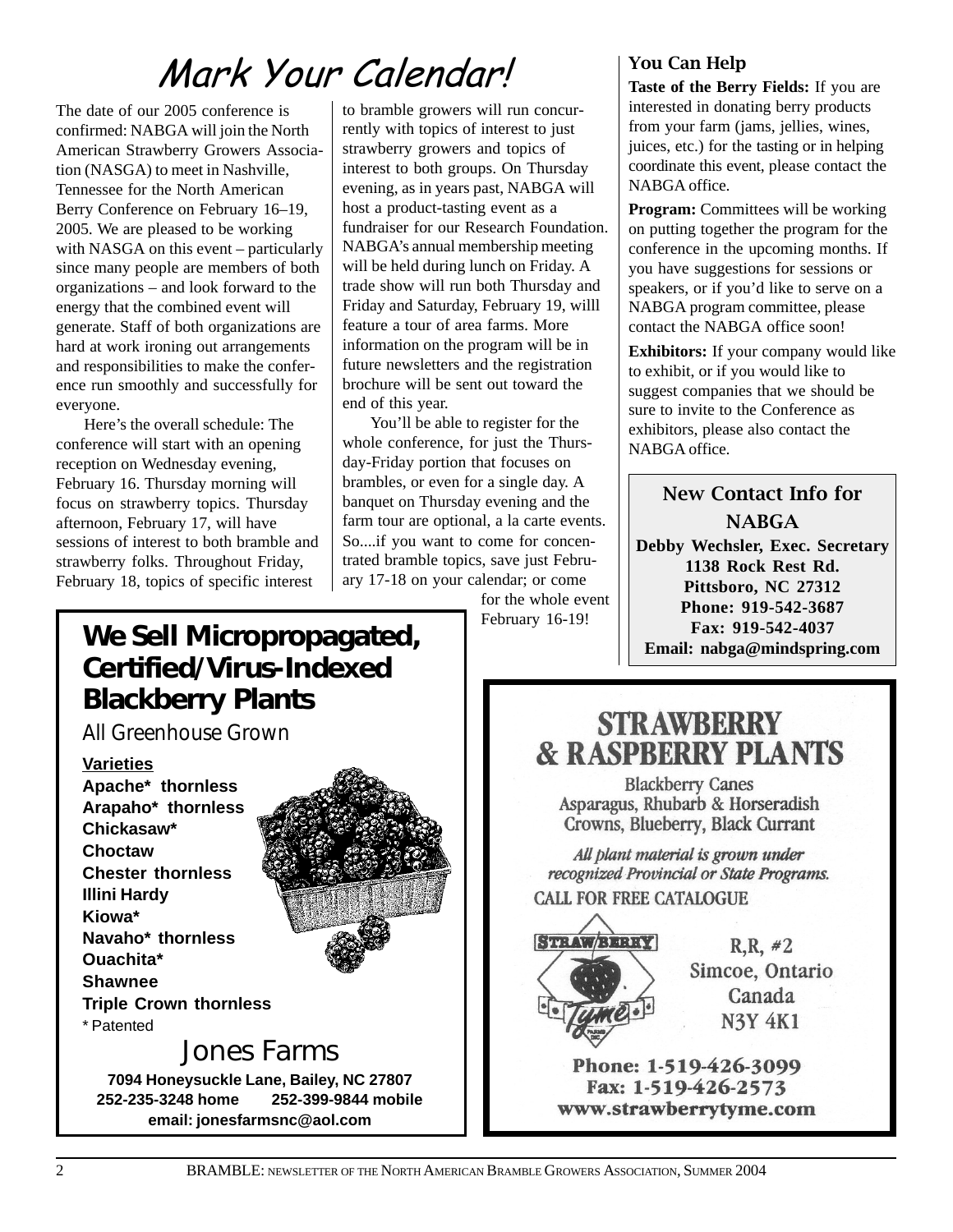### MEMBER PROFILE Sand Hill Berries

Sand Hill Berries, located in western Pennsylvania, is operated by Richard and Susan Lynn, Susan's sister, Amy Schilling, and Amy's husband, Robbie Schilling. When they bought the farm in 1986, it was a dairy farm that had laid idle for seven years. Now, it's grown to be one of the region's leading berry farms. Their small-fruit harvest season runs from mid-May into October, but the farm is a year-round business with many value-added products and an onfarm retail store and café. When asked about her family's farm, the first words out of Susan Lynn's mouth are, "We have a multi-faceted operation." As she describes Sand Hill Berries, she certainly proves the point.

Sand Hill Berries began with five acres of red raspberries and two acres of black raspberries. The farm currently has 31 acres in small fruits: red, black, and golden raspberries, blackberries, strawberries, currants, gooseberries, blueberries, and kiwiberries—plus apples and a few stone fruit. Sixteen of those acres are in raspberries, with four more coming on.

All the original raspberry plantings have been replaced with more recent



*Sand Hill Berries has both a store and a cafe at the farm.*

cultivars. "Our problem has been finding a late berry between summer and fall," says Susan. "Autumn Bliss comes on in early August and fruits over a long period, but is a little soft. Encore's time frame is excellent, but has had a lot of winter kill in the past three years in our area. We are trying Jaclyn to see if it is earlier and firmer than Autumn Bliss."

Berry harvest is accomplished by migrant laborers plus family and local teenagers and some mechanical harvesting. "The one thing we don't have is pick-your-own," says Susan. "We have the migrant labor, and the plants need to



*Pickers at Sand Hill Berries. The farm uses migrant and local labor and does no* Sand Hills also sets up booths at half a *pick-your-own.*

be picked every day and our customer base is 30 minutes to an hour away. Liability is also a big issue."

Their primary product is prepicked, pre-cooled raspberries, available at the farm store and farm markets, and during the peak season, at local and regional supermarkets.

Berries are packed in open half-pint pulp containers, covered on request. Current retail price is \$5.00/lb for black raspberries, \$4.25/lb. for all red raspberries, and \$3.50/lb for blackberries. Anything that does not get sold by the end of the day is either frozen for sale as "jam berries," packed in round plastic deli quarts, or used in their own processing. "We do a lot of processing right away," says Susan, "though sometimes we freeze for later." About 15 percent of fresh fruit goes to supermarkets and other wholesale buyers.

The farm's products include fruit pies, cakes, cheesecake, and cookies; fresh or frozen raspberry topping; syrups, raspberry cordial, vinaigrette, and various preserves. "We make over 20 products, "says Susan. "All the preserves are in small, homemade batches of 5-8 jars. We do no private label; we make it all ourselves. One of our main jam-makers is my sister-in-law."

*Continued next page* The farm sells fresh fruit and products in many venues. Besides sales at the farm, the farm is represented at five area farmers' markets a week.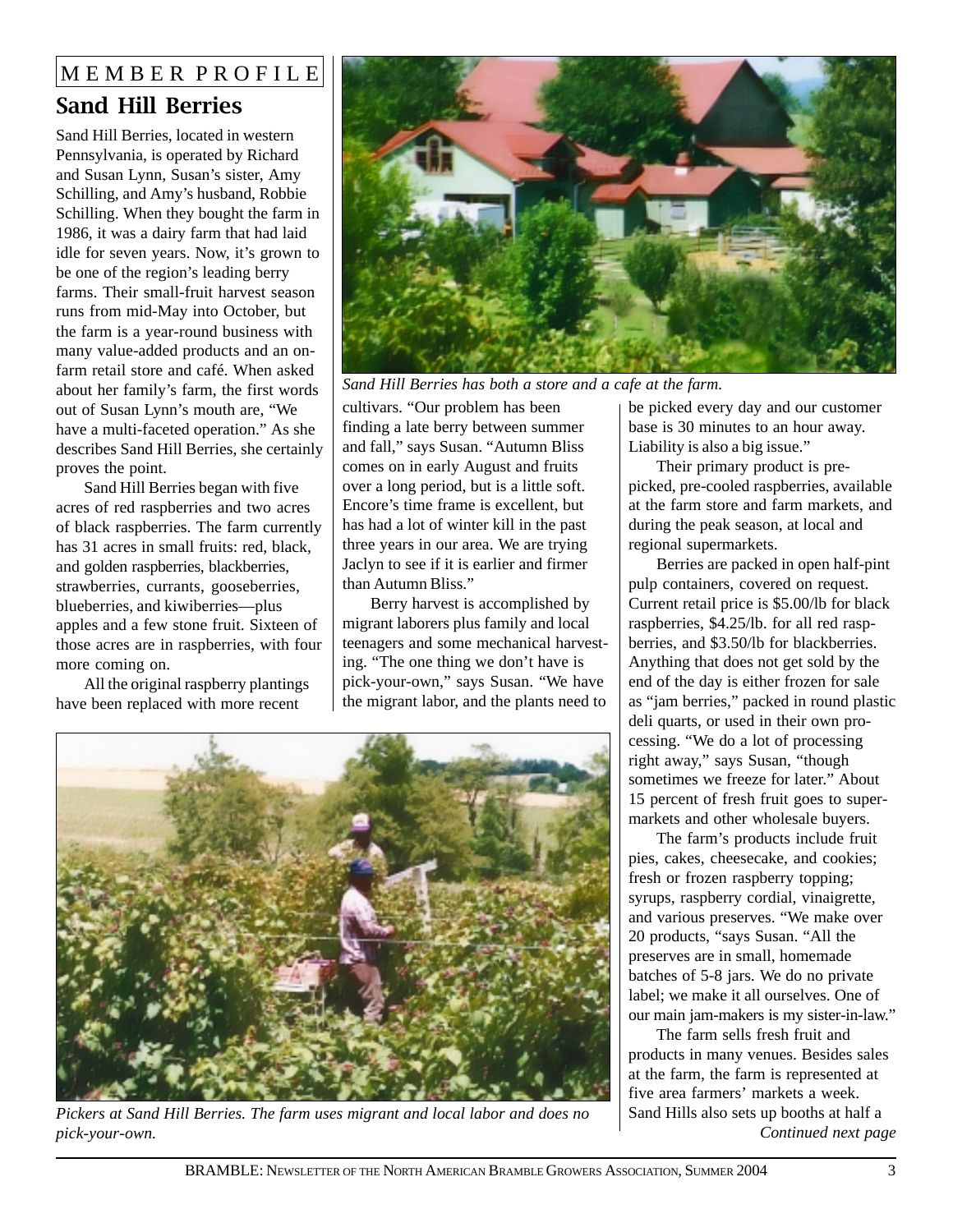### Sand Hill Berries

*Continued from previous page*

dozen festivals over the season, selling pie, cheesecake, cobblers, cookies, and ice cream, winding up the season with a fall festival at their own farm, featuring free sundaes to thank their customers.

They take orders for both fresh and value-added products and sell some of their products mail order through their web site. "We also do a lot of Christmas gift baskets and boxes," says Susan. "It is a great thing to tide us over the winter." A lot of these are in orders of 10-25 boxes, often for small corporate clients.

The Farm Store is open year-round and offers a variety of provisions including their own pantry goods, baked goods and more. Their outdoor "Cabin Café", open June through October, features ice cream and their homemade pies. It is a favorite destination for "ladies groups" who can arrange a package that includes a tour, lunch, and "the berry talk". The farm's history the barn cornerstone is carved 1779—



*The Café at Sand Hill Berries is open June through October.*

and many French & Indian War connections are also of interest to visitors. An informal collection of farmyard animals— meat goats, sheep, horses, a llama, dogs, cats, and chickens add to the farm atmosphere as well. And for a few dollars, visitors can pick a bouquet of flowers to take home.

Visit Sand Hill Berries next time you are in the area or visit them now on the web at www.sandhillberries.com.※

*The Member Profile will be a regular feature of the* Bramble*; please feel free to suggest farms to feature (including your own).*



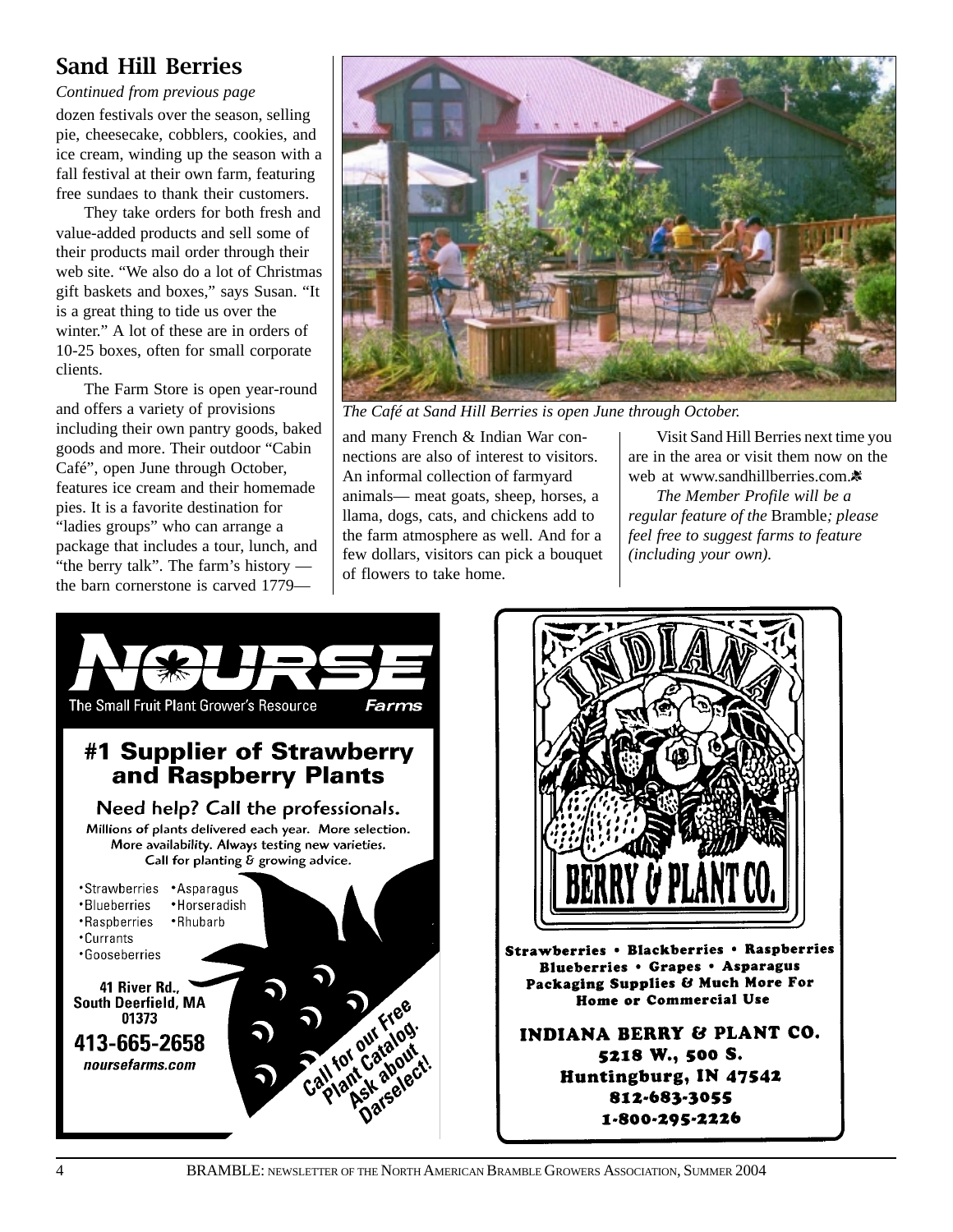### Screening red raspberry cultivars for resistance to Phytophthora root rot

*By Dr. Courtney Weber, Assistant Professor, and Jeremy Pattison, Ph.D. Candidate, Dept. of Horticultural Sciences, Cornell University*

The main objective of this study was to determine the level of resistance to Phytophthora root rot of red raspberry cultivars and advanced selections that are commercially available or available for testing in North America and for which resistance levels have not been reported. The long-term objective in the Cornell University breeding program is to use this information to produce new raspberry cultivars with improved resistance to Phytophthora root rot.

*Phytophthora fragariae* var. *rubi* is the most prevalent pathogenic species on red raspberry and is found in nearly all temperate production regions of the world causing serious yield and plantation losses in the absence of control. An integrated management approach is recommended for controlling the disease, which employs cultural methods to ameliorate poorly drained soils, use of registered fungicides, and growing resistant cultivars. Growing resistant cultivars is the most effective means for avoiding economic losses from this disease, especially in regions with moderate to high rainfall and/or heavy, poorly drained soils.

Several cultivars possess high levels of resistance including 'Latham', 'Asker', 'Autumn Bliss', and 'Newburgh', although inferior horticultural traits or poor fruit quality relegate many of these to a minority of the planted acreage. Conversely, many commercially popular cultivars possess insufficient resistance and succumb to disease over time. 'Autumn Bliss', released in 1984 from the UK, is the most recent cultivar described possessing resistance equivalent to that of 'Latham', which has been considered a standard for Phytophthora root rot resistance for decades. Many newer

cultivars are currently available to growers, but studies describing the relative resistance to Phytophthora root rot among these cultivars are limited. Therefore, the objective of this study was to screen newly released cultivars and test selections for resistance to Phytophthora root rot using a growth chamber hydroponic assay developed at Cornell University that has been shown to produce results consistent with greenhouse and field studies.

Tissue cultured plugs of red raspberry cultivars (Table 1) were obtained from several nurseries and evaluated for resistance based on four characteristics: 1) plant disease index (Table 2); 2) root regeneration index (0  $=$  crown and root tissue dead,  $1=$  no to few new root production with healthy crown and older root tissue, 2= moderate new root production, 3= vigorous new root production); 3) stem lesion size (cm); and 4) incidence of petiole lesions. 'Latham', 'Boyne', and 'Killarney' were included in the study as resistant standards and 'Titan' as the susceptible standard.

Root rot was evident on all genotypes within 7 days following inoculation. Shoot symptoms such as, foliar chlorosis and wilting, were expressed

on 'Titan' approximately 10-15 days post inoculation. Resistant check cultivars, 'Latham' and 'Boyne', displayed initial necrosis of young feeder roots followed by healthy new root production. 'Killarney' showed a reduced ability to regenerate new root tissue, however, it maintained a symptom free stem, crown and older root tissue. As the screen progressed, new root tissue of the resistant cultivars remained healthy while continuing to be submerged within the infested nutrient solution. These results were consistent with previous experiments that have used both seedlings and other cultivars derived from tissue culture.

Cultivars possessing resistance equivalent to 'Latham' were 'Anne', 'Prelude', 'Nova', 'Boyne', 'Caroline', and NY258. Ranking of these cultivars varied little based on the different criteria measuring resistance (Table 3). Susceptible cultivars included 'Dinkum', 'Cowichan', BC89-2-89, 'Autumn Byrd', 'Encore', 'Lauren', 'Polana', and NY283. Based on results from this study, cut-off values for resistance were identified for the different criteria used to evaluate the red raspberry genotypes. Resistant cultivars *Continued on next page*

| <b>Cultivar Name</b> | <b>Original Source</b>   | <b>Fruiting Type</b> |  |  |
|----------------------|--------------------------|----------------------|--|--|
| Anne                 | Maryland                 | Primocane            |  |  |
| Autumn Byrd          | <b>United Kingdom</b>    | Primocane            |  |  |
| <b>BC89-289</b>      | British Columbia, Canada | Primocane            |  |  |
| Boyne                | Manitoba, Canada         | Floricane            |  |  |
| Caroline             | Maryland                 | Primocane            |  |  |
| Cowichan             | British Columbia, Canada | Primocane            |  |  |
| Dinkum               | Australia                | Primocane            |  |  |
| Encore               | New York                 | Floricane            |  |  |
| Josephine            | Maryland                 | Primocane            |  |  |
| Killarney            | Manitoba, Canada         | Floricane            |  |  |
| Latham               | Minnesota                | Floricane            |  |  |
| Lauren               | Maryland                 | Floricane            |  |  |
| <b>Nova</b>          | Nova Scotia, Canada      | Floricane            |  |  |
| <b>NY 258</b>        | New York                 | Floricane            |  |  |
| NY283                | New York                 | Floricane            |  |  |
| Polana               | Poland                   | Primocane            |  |  |
| Prelude              | New York                 | Primocane/Floricane  |  |  |
| Titan                | New York                 | Floricane            |  |  |

Table 1. Cultivars and advanced selections tested in hydroponic culture for Phytophthora root rot resistance using 2 isolates of *Phytophthora fragariae* var. *rubi.*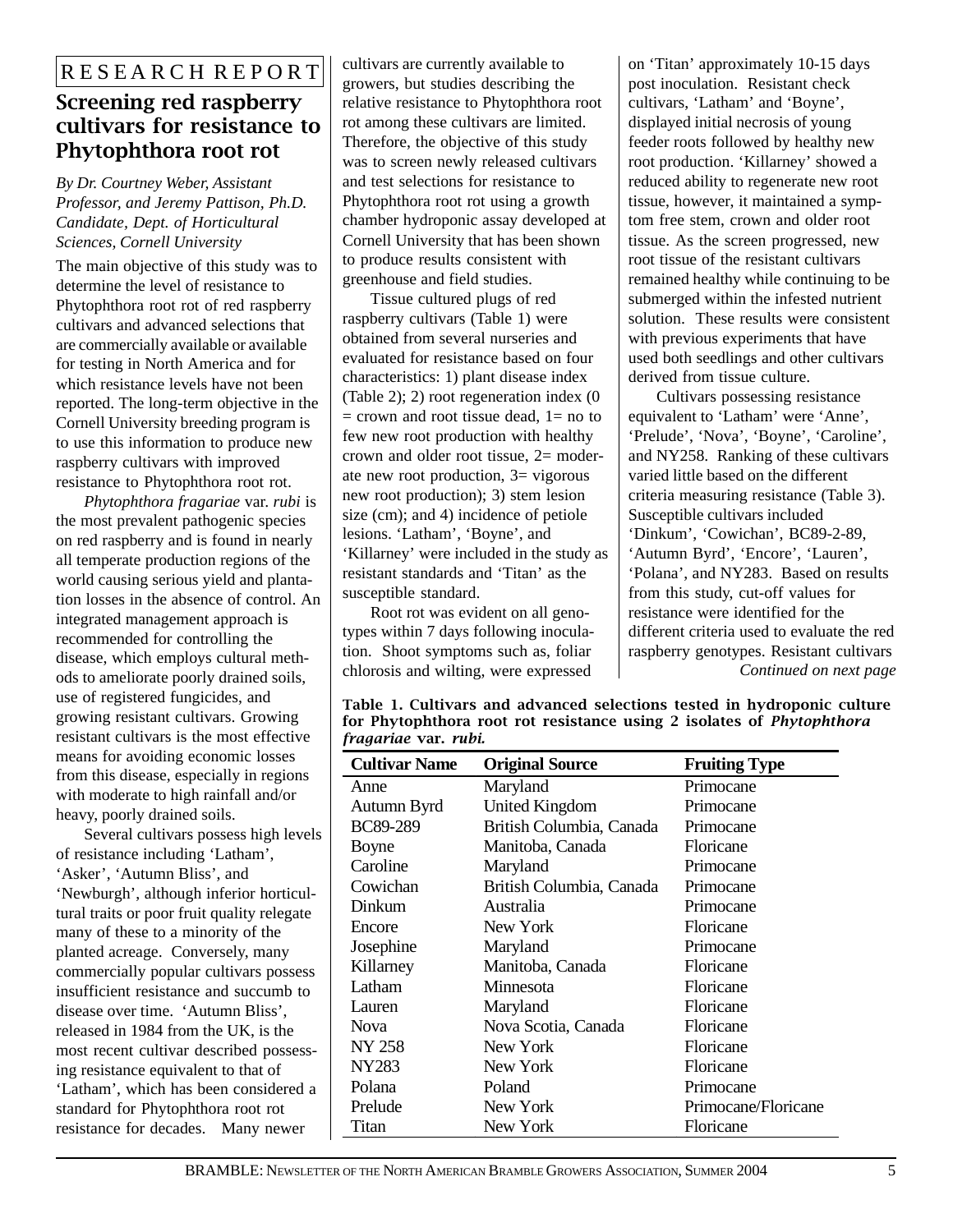### Research Report

had values =3 for the plant disease index, a root regeneration score of  $= 1$ , an absence of stem lesions, and less than 50% incidence of petiole lesions. *Continued from preious page*

Although no results are published for most of the cultivars used in this study, 'Nova' has been described as a susceptible genotype in nursery catalogs. However, in this study 'Nova' possessed resistance equivalent to the resistant standards as well as other cultivars including 'Prelude' and 'Caroline', which have been observed to possess field resistance to Phytophthora root rot in variety trials at Geneva, N.Y. It is possible that other species of *Phytophthora* or other disease organisms are able to colonize and cause similar disease symptoms on 'Nova' resulting in this apparent contradiction.

As a general recommendation to growers and breeders, 'Prelude' and 'Caroline' have high levels of root rot resistance and acceptable horticultural traits for the red raspberry industry. 'Anne' similarly showed high levels of resistance, however, under field conditions at Geneva, N.Y., plant stands tended to be thin and unproductive possibly due to poor winter hardiness and low production of root suckers. 'Josephine', a sibling to 'Anne', showed similar levels of resistance although one plant displayed a stem lesion, which in the other cultivars was indicative of susceptibility. Based on all the scored criteria, 'Josephine' is classified as possessing moderate to high levels of resistance. This cultivar is untested in Geneva, N.Y. so field observations on fruit quality and stand characteristics are unknown.

Based on field observations and the controlled testing, raspberry populations have been produced in the Cornell University breeding program that should yield individuals with superior root rot resistance. Resistance cultivars from this study that have been used for breeding include 'Caroline', 'Prelude', 'Nova', 'Killarney', and 'Boyne'. Individuals that combine this resistance with superior fruit qualities and growth

Table 2. Plant disease index for assessing susceptibility of red raspberry genotypes following inoculation with Phytophthora fragariae var. rubi.

| Score    | <b>Symptoms</b>                                                  |
|----------|------------------------------------------------------------------|
| $\theta$ | No root rot, no shoot symptoms                                   |
| 1        | Slight root rot, no shoot symptoms                               |
| 2        | Slight root rot, slight shoot symptoms                           |
| 3        | Moderate root rot, moderate shoot symptoms                       |
| 4        | Severe root rot and shoot symptoms with some living crown tissue |
| 5        | Death of the perennial crown                                     |

| Table 3. Response of red raspberry cultivars with respect to the differ-         |  |  |  |  |
|----------------------------------------------------------------------------------|--|--|--|--|
| ent criteria used to evaluate the relative susceptibility to <i>Phytophthora</i> |  |  |  |  |
| <i>fragariae</i> var. <i>rubi.</i>                                               |  |  |  |  |

|                       | <b>Plant disease</b> | Root regeneration | <b>Stem lesions</b> | <b>Petiole lesions</b> |
|-----------------------|----------------------|-------------------|---------------------|------------------------|
| <b>Cultivar</b>       | $(1-4)$              | $(1-4)$           | (cm)                | $(\% )$                |
| Prelude               | 1.0                  | 2.8               | $\boldsymbol{0}$    | 15                     |
| Anne                  | 1.5                  | 2.8               | $\mathbf{0}$        | 13                     |
| Latham                | 1.6                  | 2.4               | $\theta$            | 20                     |
| Nova                  | 1.8                  | 2.1               | $\boldsymbol{0}$    | 33                     |
| Josephine             | 2.0                  | 2.0               | 0.75                | 25                     |
| Boyne                 | 2.3                  | 2.0               | $\theta$            | 19                     |
| Caroline              | 2.3                  | 2.0               | $\Omega$            | 19                     |
| <b>NY258</b>          | 2.3                  | 1.5               | $\Omega$            | 23                     |
| Killarney             | 2.6                  | 1.4               | $\boldsymbol{0}$    | 20                     |
| Dinkum                | 4.3                  | 0.75              | 9.6                 | 64                     |
| Cowichan              | 4.3                  | 0.25              | 6.0                 | 55                     |
| BC89-2-89             | 4.3                  | 0.25              | 3.8                 | 58                     |
| Autumn<br><b>Byrd</b> | 4.3                  | $\boldsymbol{0}$  | 3.5                 | 67                     |
| Encore                | 4.4                  | 0.5               | 6.0                 | 59                     |
| Titan                 | 4.4                  | $\theta$          | 3.9                 | 78                     |
| Lauren                | 4.6                  | $\boldsymbol{0}$  | 4.6                 | 79                     |
| Polana                | 4.6                  | 0.25              | 17.0                | 79                     |
| <b>NY283</b>          | 4.8                  | $\boldsymbol{0}$  | 8.0                 | 83                     |

characteristics will be selected for further testing.

The authors would like to thank the North American Bramble Growers Association for generously providing the funding for this study. The information gained can be used by growers to choose the best cultivars for their operations and by raspberry breeders for developing cultivars with improved Phytophthora root rot resistance.<sup>\*</sup> *Contact Courtney Weber at NYSAES, 630 W. North St., Geneva, NY 14456,*

*phone 315-787-2395, e-mail caw34@nysaes.cornell.edu.*

Each research project funded by the NABG Research Foundation submits a progress report to the Foundation at the end of the year. This report was received in December 2003 for a project funded in February of that year. Reports on the other projects will be printed in the *Bramble* over the course of the year.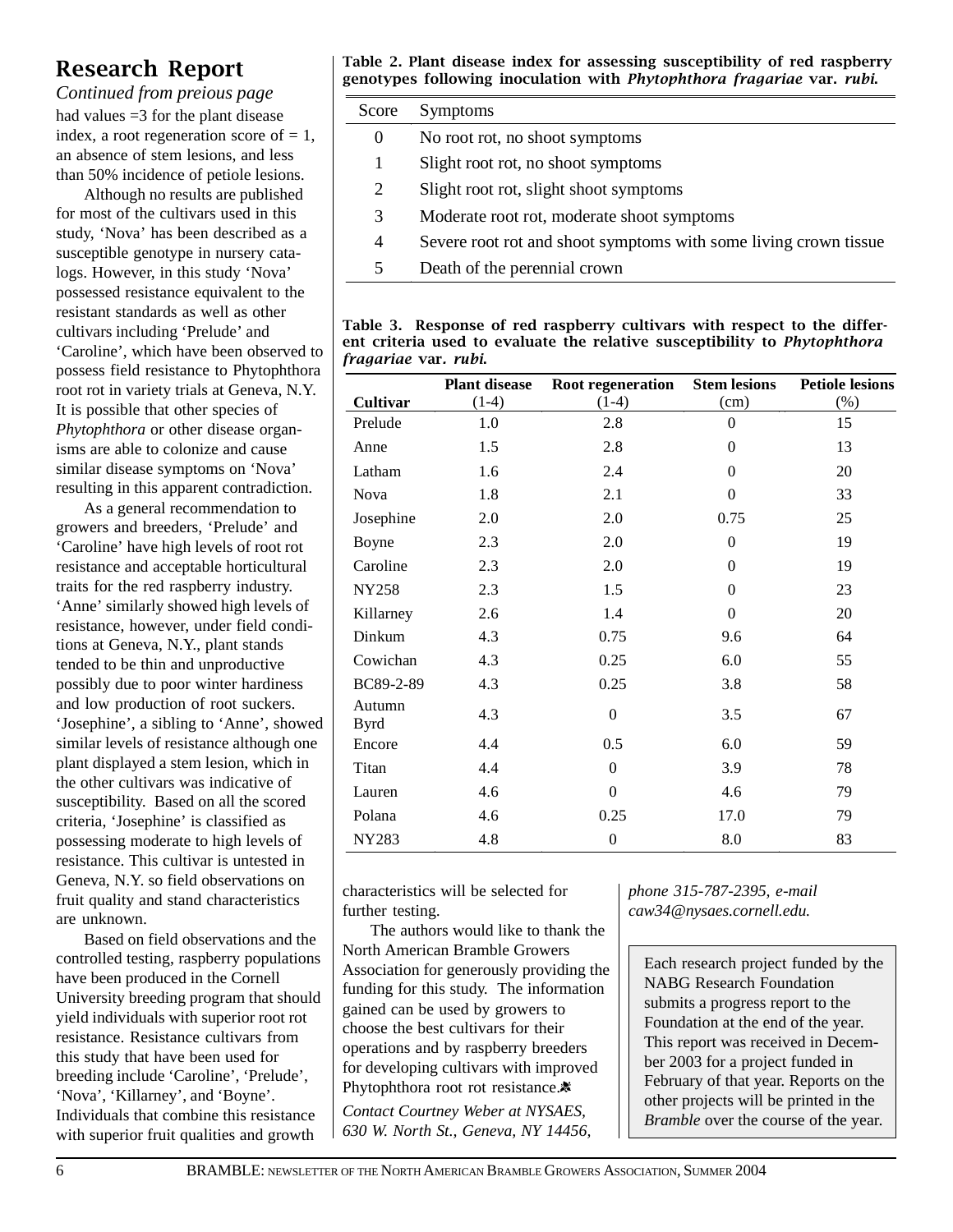### Raspberry Nutrient Management

#### *By William G. Lord UNH Cooperative Extension*

Work by Darrow as early as 1930 established a positive relationship between cane and plant vigor and yield. Cane size (diameter and length) and leaf weight are excellent measures of the productive capacity of a raspberry plant. Most research suggests that it is the physical nature of a soil (that it is well drained and friable) that most affects raspberry productivity. Cane growth, and hence yield, is most affected by root growth, and root growth is most affected by soil drainage. Additionally, soils rich in organic matter are correlated with good plant vigor and yield.

Raspberries grow well over a relatively wide soil pH range, but general recommendations suggest a pH from 5.5 to 6.5 as acceptable. As soil pH nears 7.0, availability of essential metal such as zinc and iron becomes limiting and leaf chlorosis is common. 6.0 is the generally recommended minimum target.

A proper pre-plant soil preparation regime is an essential first step to managing raspberry cane nutrients and vigor. Selecting that well-drained sandy loam, adjusting pH to appropriate levels, and incorporating cover crops are key parts of the process. Of course, a soil test is essential. Once the planting is established, take the soil for testing from within plant rows rather than aisles. Use cover crops to correct soil nutrient deficiencies before planting.

Nitrogen is the one nutrient that will generally be applied on an annual basis. How much to apply is based on plant growth and yield, but generally up to 30 pounds of actual nitrogen per acre will be applied in the planting year and mature plantings will require up to 50 to 60 pounds per acre to insure adequate cane growth.

Fall fruiting raspberries may need up to 75 pounds to maintain vigor. Over application of nitrogen does carry some risk. Excessively vigorous plants will not harden well in fall, increasing the

risk of winter injury. In addition,

plants will have fewer berries per cane if they are growing too vigorously. There are potential pest management implications as well – plants higher in nitrogen seem to support much higher populations of 2-spotted spider mites.

Nitrogen is applied in early spring – perhaps April into early May in Durham. Later application may lead to increased winter injury risk. For fall fruiting types, this risk of winter injury is not important, but late applications may delay harvest in the fall. Phosphorous is rarely needed when raspberries are planted into land that has been used for vegetable production assuming soil pH is between 6 and 6.5 and soil organic matter levels are relatively high.

Phosphorous applications of up to 50 lb P2O5 per acre may be recommended if soil levels are low and/or soil pH is above 7.0. Raspberries will rarely show a response to annual phosphorous applications. Excessive phosphorous levels may suppress uptake of essential nutrients including zinc.

Potassium (potash) is the other macro nutrient commonly applied to raspberries. There is conflicting data on whether potassium chloride (muriate of potash 0-0-60) poses a risk of root injury from the chloride ion for raspberry. In general, on sandy soils, the use of potassium sulfate (0-0-50) or sulfate of potash magnesia (0-0-22) is recom-

mended. How much potassium to apply should be based on soil test, or better yet, tissue analysis. If levels are low, up to 90 lb K2O per acre are applied. If levels are high, none would be recommended.

Minor elements that may be limiting in some soils include boron, iron, and zinc. The easiest way to manage

these is by maintaining the appropriate soil pH. As the soil pH level rises, availability of these elements is greatly reduced – deficiency is likely if pH is much above 6.6. Applications of boron may be warranted in extreme cases – be sure to apply only based on tissue analysis. Zinc and iron deficiency should always be managed by maintaining the appropriate soil pH.

What should I buy for fertilizers? The use of a blended fertilizer such as 15-15-15 is rarely a good choice since for most plantings, excessive phosphorous will be applied. This is not only wasteful and expensive, it is not sound environmentally. Ammonium nitrate (32.5-0-0) is the most common nitrogen source used although calcium nitrate (15.5-0-0) and nitrate of soda (16-0-0) are widely used as well and offer immediate nitrogen availability for the crop. When K is needed, sulfate of potash (0-0-50) or sufate of potashmagnesia (0-0-22 plus 11 Mg) are both good choices. If phosphorous is needed, triple super phosphate (0-45-0) or bone meal (2-24-0) are both readily available. Tissue analysis should be an at least every 3rd year addition to your regular soil testing program.

*Source: 2003 New England Vegetable & Berry Conference Proceedings*. Reprinted from *Berry Notes* (May 17, 2004, Vol. 16, No 17), edited by Sonia Schloeman, UMass Extension

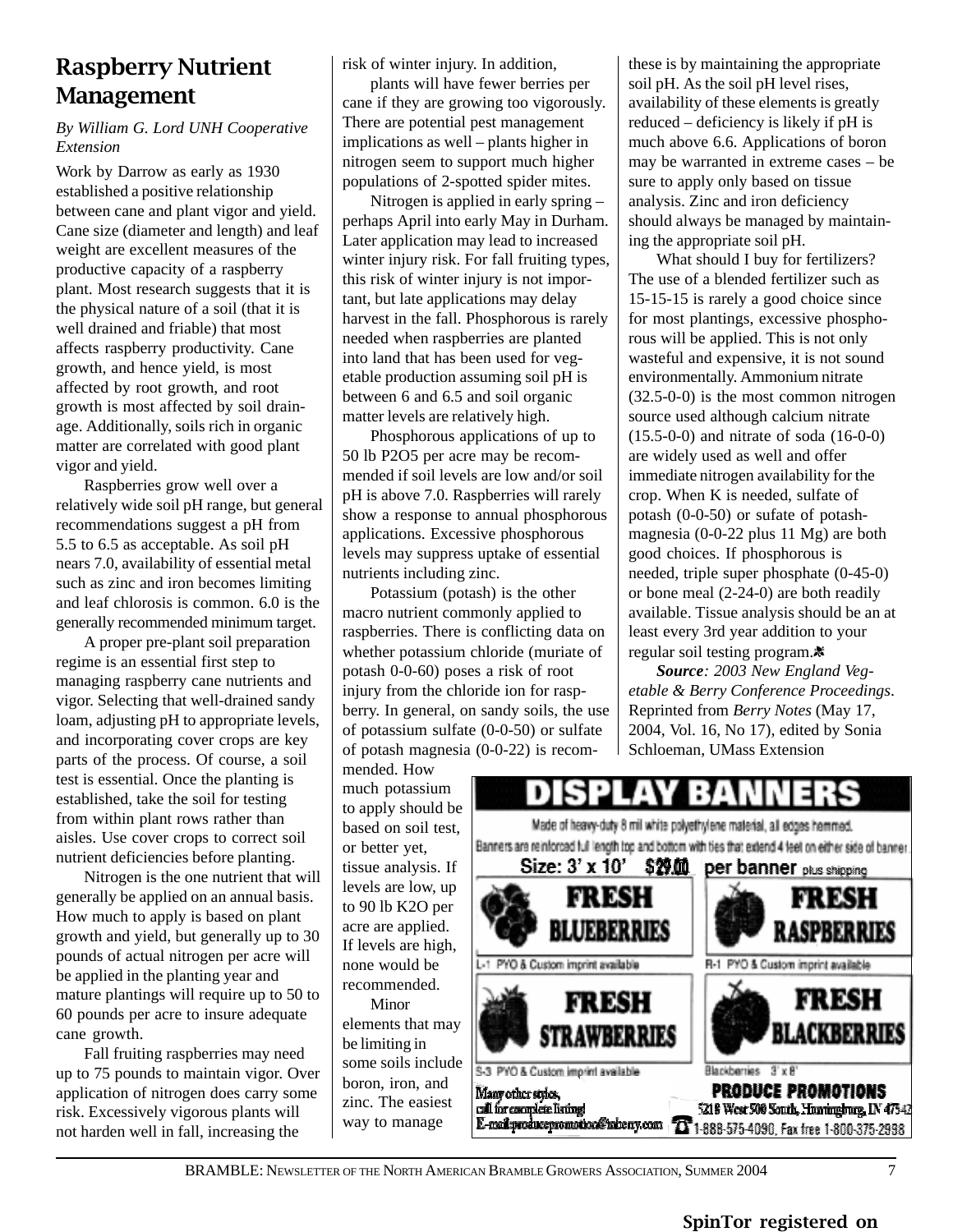### Primocane-fruiting Blackberries

*Continued from front page*

ripe 8-12 June for Prime-Jan, 3-10 June for Prime-Jim (average same as Arapaho for Prime-Jim, 3 days later than Arapaho for Prime-Jan).

PC crop *first* ripe 17-18 July for both. Plants continue to fruit until frost, although much poorer in this trait at Hope (south Arkansas) and much better in Fayetteville (north Arkansas); see later comments on fruiting.

In Aurora, Oregon: PC crop *first* ripe 1 Sept and continues to flower and fruit heavily until frost. In Geneva, NY: PC crop first ripe date early Sept.

*Fruit Yield:* FC yields variable from more than, similar to, and less than that of all floricane-fruiting cultivars depending on year; thus FC crop potential is very substantial. Yields 5,000–12,000 lb/ acre for Prime-Jan and 5,000–13,000 lb/acre for Prime-Jim, depending on year and location.

PC yield varies greatly by location; poor yields (200–500 lb/acre) at Hope; higher at Clarksville with 2,000–3000 lb/ acre; Prime-Jan higher yielding on PCs in most trials compared to Prime-Jim.

In Aurora, Oregon: PC yield of 1,500–18,000 lb/acre for Prime-Jim; 3,800–16,000 lb/acre for Prime-Jan; yield varies depending on plant age and year; all harvests were terminated with flowers and fruit on plants that were not included in these yields so yields could exceed these if allowed to fruit longer or plants protected from cold temperatures (using high tunnels).

*Fruit Size:* FC average for Prime-Jan of 5.1 g and Prime-Jim 4.9 (range average for both of 4–6 g across years).

PC size varies by location and year in Arkansas; 3–5 g average for year at Hope and Clarksville; in Fayetteville in 2003 early August, Prime-Jan had berries up to 15 g and Prime-Jim up to 8.5 g.

At Aurora, Oregon: PC size 8–10 g for Prime-Jan, 10 g for Prime-Jim.

*Fruit Quality:* Fruit flavor ratings comparable on both (average 7.2 on a

10-point scale, slightly lower than Arapaho); soluble solids average 9.6% for Prime-Jan, 7.9% for Prime-Jim for FC fruit.

Post-harvest evaluations of FC fruit indicated quality much like other thorny cultivars and not as good storage potential as the thornless cultivars. *Neither Prime-Jan nor Prime-Jim are recommended for shipping*.

PC fruit quality is often poor when ripening with temperatures over 90º F (32º C); double fruits seen on high-heat development berries also. Five to 8 successive days of  $85^{\circ}F$  (30 $^{\circ}$  C) and above appear to hamper fruit set and subsequent quality.

Seed weight (dry) 3.2 mg for Prime-Jan, 2.1 mg for Prime-Jim (compared to 3.9 g for Ouachita, 2.9 g for Arapaho).

*Plant/Cane Characteristics:* Both cultivars are thorny. Canes are erect and both cultivars can be grown in a hedgerow with tipping of canes (tipping recommendations not made at this time); Prime-Jim somewhat more erect than Prime-Jan.

Plant health is good for both cultivars; no foliar diseases seen; Prime-Jim is generally more vigorous than Prime-Jan.

FC mid-winter hardiness good to at least  $10^{\circ}F(-12^{\circ}C)$ , the lowest winter low exposed to in Clarksville for both; spring freeze of 8ºF (13ºC) on 3 March 2002 damaged buds and canes of FCs, with Prime-Jan damaged much more severely than Prime-Jim, therefore Prime-Jim may be hardier.

*Pest Resistance:* No orange rust observed on any plants. Mostly resistant to



anthracnose with fruit infections very rare except under high rainfall conditions. Double blossom/rosette observed on FC of both at Poplarville, Miss; PC crop should not be affected by double blossom/rosette, however.

*Root Cutting Sprouting:* Root cutting sprouting good, 80–100% and similar to other thorny cultivars.

*Chilling Requirement:* Chilling requirement for FC appears to be very low for both (possibly 100-300 hours below 45OF but not fully verified); PC no chilling requirement.

*Cane Management:* In Arkansas studies, PC crop was not affected by allowing FC crop to develop, but this effect may differ in other locations; therefore no detrimental effects have been seen from allowing crops on both cane types in the same growing season.

*Miscellaneous:* Parentage of Prime-Jan is Ark.1836 x Arapaho and Prime-Jim is Arapaho x Ark. 830. A single application of liquid lime sulfur was the only fungicide applied to plants in any trials. Original plants selected in September, 1997.

*Plant Availability:* Licensed nurseries will be allowed first access to tissuecultured, virus-tested nursery stock in spring/early summer from Sakuma Brothers Farms and Cedar Valley Nursery. It is anticipated that initial sales of limited quantities of plants to the general public will be possible in summer, 2004. \*

*Information for this article came from a University of Arkansas news release by Fred Miller, on the web at http://www.uark.edu/depts/agripub/ Publications/Agnews/agnews04. The notes on variety characteristics were supplied by Dr. John Clark and are authored by John R. Clark, James N. Moore and Jose Lopez-Medina.*

More information about Arkansas blackberry varieties, including a list of licensed propagators, may be found on the web at: www.aragriculture. org/horticulture/ fruits\_nuts/Blackberries/default.asp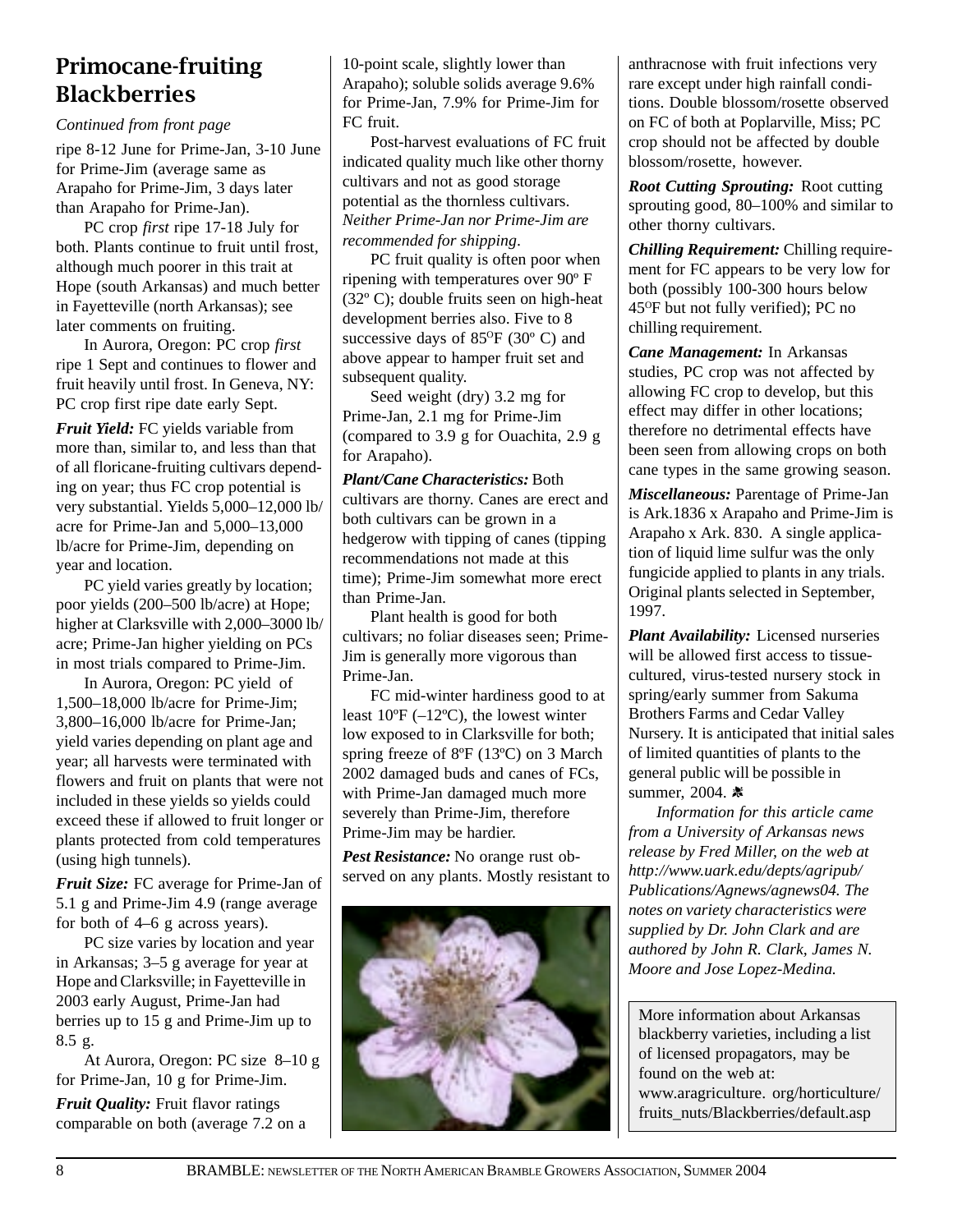### Raspberry Weed Management

#### *By Courtney Weber, Cornell University*

A combined approach using chemical controls, cultural practices, and selective hand weeding can be used to effectively manage weeds in raspberry. Herbicides provide good overall control of most weeds. The key to successful chemical control is a vigorous, healthy stand of canes to crowd out competing weeds within rows. Between row control can be managed using a cover crop with herbicide banding to limit spreading, mulches, cultivation, or broad-spectrum herbicide application.

Chemical control is most effective in combination with the establishment of a vigorous stand of canes. In the establishment year, care must be taken to eliminate perennial weeds such a Canadian thistle and field bindweed with a broad-spectrum herbicide such as glyphosate (RoundUp) before planting because these weeds can spread from root pieces moved during cultivation. Once established in a planting, they are very difficult to control.

After planting, a preemergent herbicide such as napropamide (Devrinol) should be applied to eliminate germinating weed seeds. Be aware that tissue culture plugs and young canes can show increased sensitivity to many herbicides until they are well established and reduced rates may be needed. Shallow cultivation is also recommended in the establishment year to eliminate young weeds while allowing the new canes to develop. Deep cultivation is not recommended as it can damage the root systems and turn up new weed seed that would not be controlled by the preemergent herbicide. Turf can be seeded between rows late in the summer to crowd out weeds and can be managed successfully by banding with a grass herbicide along the rows as the planting matures. Mulches within the rows as well as in row centers can be used to keep weeds down but care should be taken to maintain soil fertility. Also, in less than

### B O O K R E V I E W

### A New Berry Book, **Ready for Picking**

*The Berry Bible,* by Janie Hibler. Published 2004 by Morrow Cookbooks. 352 pages, hardcover. Lists for \$29.95, but substantial discounts available online. ISBN: 0060085487.

Award-winning cookbook author Janie Hibler is from Portland, Oregon. Hibler, who has worked closely with the Oregon Raspberry and Blackberry Commission to promote Oregon berries, tells in an article in *Berry Commissions News*



(Spring 2004) about writing the book: "Picking and eating wild berries were one of the joys of my childhood. But it wasn't until I moved to Oregon many years later that I discovered the extent of commercially raised berrries in the Pacific Northwest." She began writing the book in 1991, travelling "to Alaska, Washington, Main, Massachusetts, California, Minnesota, and Europe to do research...the more I learned, the more I realized what a huge subject this was, making it necessary to include an encyclopedic listing of the major berries."

*The Berry Bible*'s encyclopedia of 41 berries includes not just the major berries like strawberries, raspberries, blackberries, and blueberries and their variants, but also many little known ones, stretching to even include sumac and chokecherries, sometimes used like berries. The listings include nomenclature, history, habitat, major cultivars, and advice on picking, buying, storing, and cooking. There are 68 full color photos to help you identify the berries.

One section covers the "Berry Basics." Explains Hibler, "This chapter is an accumulation of knowledge that I gained thoughout the last two years of intensely working with berries in my kitchen. I list tips on berry measurements, freezing, making purees, drying berries, and even how toget rid of berry stains."

Two-thirds of *The Berry Bible* is a collection of 175 berry recipes from soup to dessert, along with fascinating tidbits of berry lore. You'll be inspired to breakfast with Morning Glory Muffins with Blackberries or Brioche French Toast with Sautéed Berries. How about Mango-Raspberry Soup or Chilled Blackberry—Lime Soup? Even if you never have time to cook, you can share the excellent recipes with your customers! Most recipes are quite elegant, but then there's "Grandma's Raspberry Sandwiches: ...Apply a thin spread of cream cheese to the bread, add a handful of fresh picked raspberries and press the sandwich together for a lunch that will make you laugh." The book also includes information on making berry preserves, jams, pickles, syrups, and toppings as well as a list of websites for ordering berries, berry products, and finding berry information.

*The Berry Bible* is an excellent resource for your own bookshelf as well as an item that you may want to carry in your retail store for customers who are serious about their berries. The book is available from bookstores and on-line booksellers and bulk discounts are no doubt available as well.

*Catch author Janie Hibler discussing this book on the CBS Early Morning Show on July 13th. Note that you'll recognize several names associated with NABGA in the book's acknowledgements! Continued on back page*